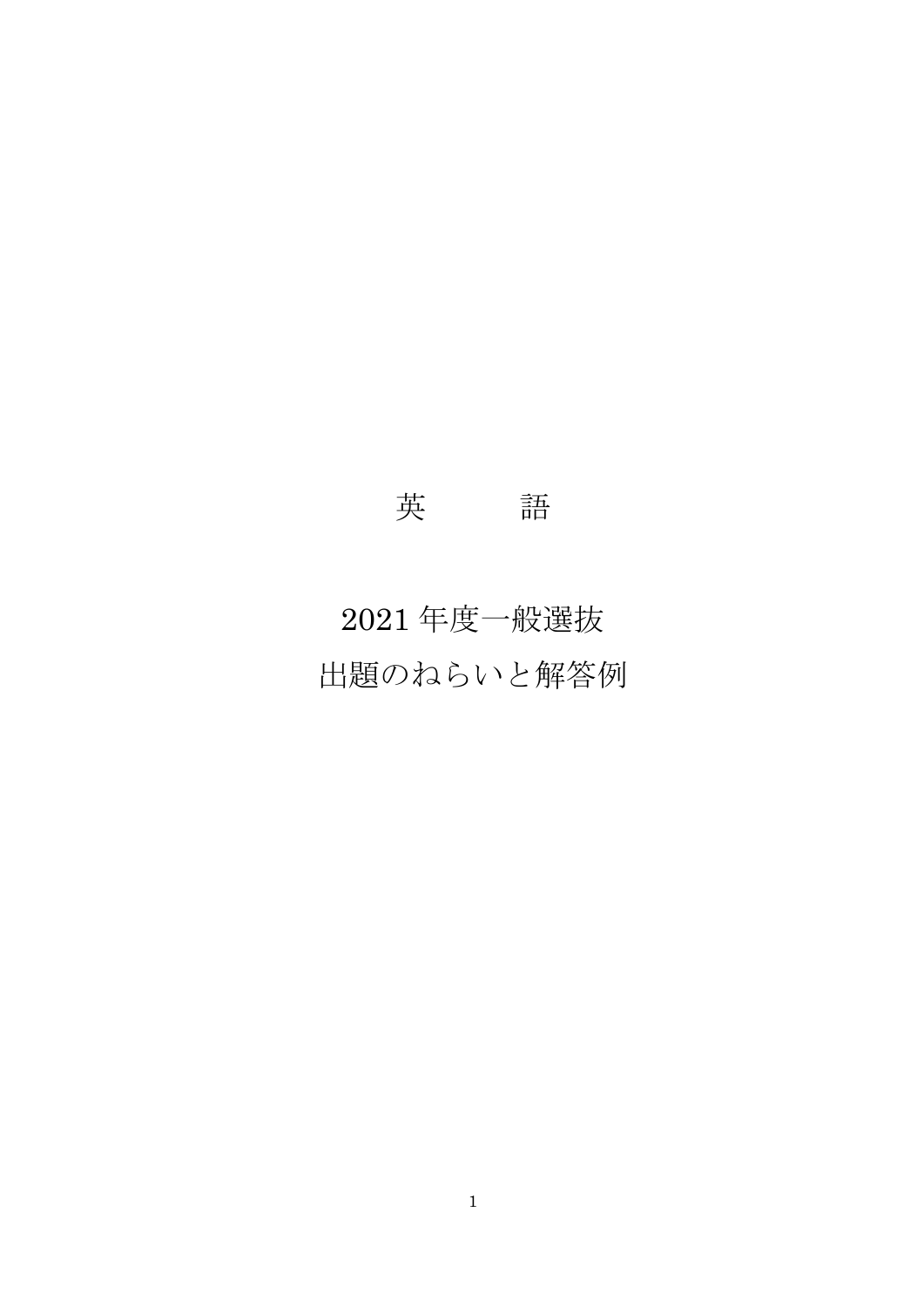【全体】

英文読解に必要な語彙力、基本的な文法知識、文章理解能力をみると同時に、必要 な情報を文章や図、またはグラフ等から読み取る力や、論理的思考を働かせながら推 論する能力をみる。また、自分の考えや経験、意見などを英語で記述・表現する能力 や文章構成力をみる。

【解答例】

第1問

問題 1



問題 2

(解答例) およそ100年前、科学の進歩が興隆する以前には、ほとんどの仕事は

手作業か人間が操作する機械と器具によって行われていた。

#### 問題 3

Needless to say, there are arguments for and against such prospects.

問題 4 解答は多様

(解答例) As a member of the public, what do you think of the impact of AI

in the future?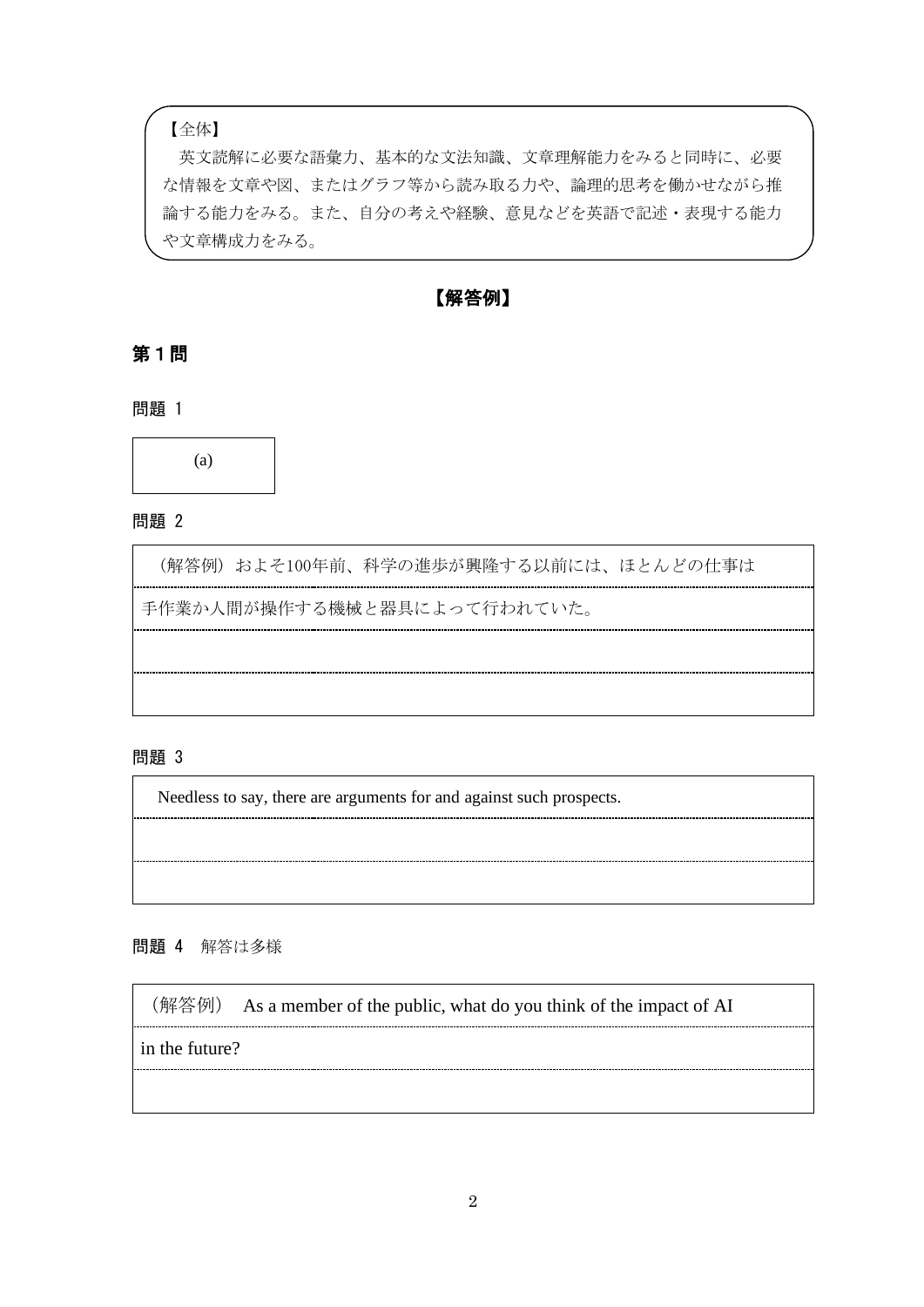#### 問題 5

| (ア) | (1) | (ウ) | $(\bot)$ | (才) |
|-----|-----|-----|----------|-----|
| (d) | (c) | (a) | (e)      | (b) |

問題 6

(d)

問題 7

| 1940~1960年頃     |  |
|-----------------|--|
| (そのうちの各10年代でも可) |  |

## 問題 8 解答は多様

(解答例) The public does not care as much as they did in the past about the impact of technology on their lives. This is because the percentage of people with neutral reaction is increasing. (33)

### 第 2 問

問題 1

| $(\mathcal{F})$ | (イ) | (ウ) | $(\bot)$ | (才) |
|-----------------|-----|-----|----------|-----|
| (b)             | (e) | (a) | (d)      | (c) |

#### 問題 2

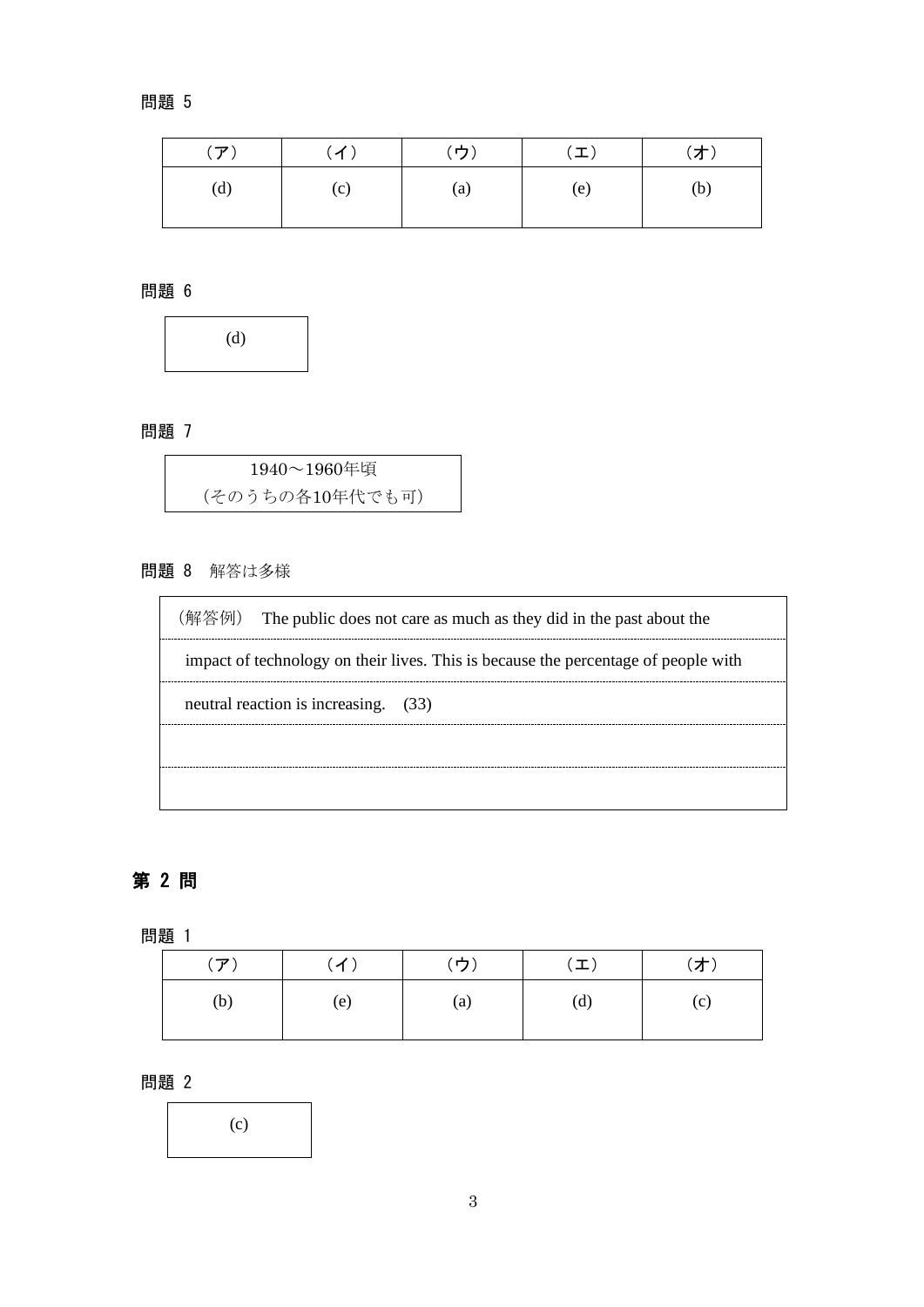問題 3

2017年度

問題 4

(解答例) 一方、公式の数字は、2018年におよそ115,000人の日本の大学生が

海外に留学したことを示している。

問題 5

(解答例)鎖 国

問題 6

(解答例)国際的に大きな影響力を持つ大国

問題 7 解答は多様

(解答例) However, in the last few decades, study abroad has no longer

followed this pattern.

問題 8

(解答例) 現在では、インターネットを介して、はるか遠くの国の講義を 受講することができる。また、担当の先生に質問をしたり、遠く離れた場所 にいるクラスメイトと交流することさえも可能である。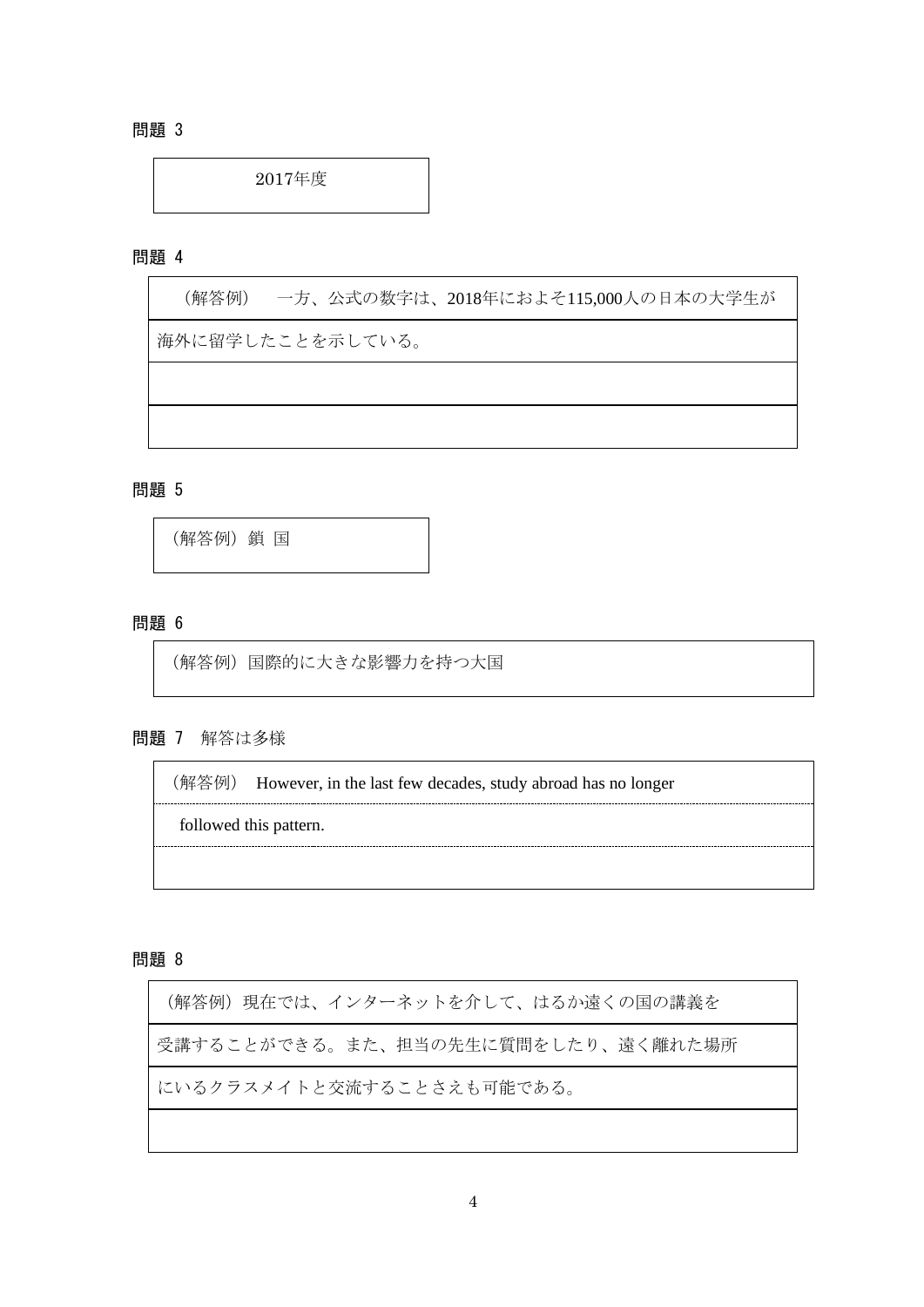#### 問題 9

(解答例)20世紀半ばまでの留学は、主に国家によって選抜された少数の人々が、 その時代の世界における大国から先進的な科学技術や文化情報を持ち帰るのが 目的だったが、それ以降は、比較的自由に多くの人々が、多様で個人的な目的のため にも留学するようになった。

#### 第 3 問

問題 1

| 問   | 問2           | 問3           | 問 4          | 問5   |
|-----|--------------|--------------|--------------|------|
| (c) | (a)          | $\rm _{(d)}$ | (b)          | (c)  |
| 問6  | 問 7          | 問8           | 問9           | 問 10 |
| (b) | $\rm _{(d)}$ | (a)          | $\rm _{(c)}$ | (b)  |

問題 2



| 問2 |   |   |
|----|---|---|
|    | ェ | 5 |

#### 問題 3 解答は多様

(解答例) In the 21st century, the declining birth rate and population are urgent matters in Japan. Without adequate solutions to stop the downward trend, the Japanese economy will stagnate. However, if current efforts to solve the problem through the regional revitalization approach are successful, the government will be able to solve the issue of decreasing population as well as revitalize the economy.